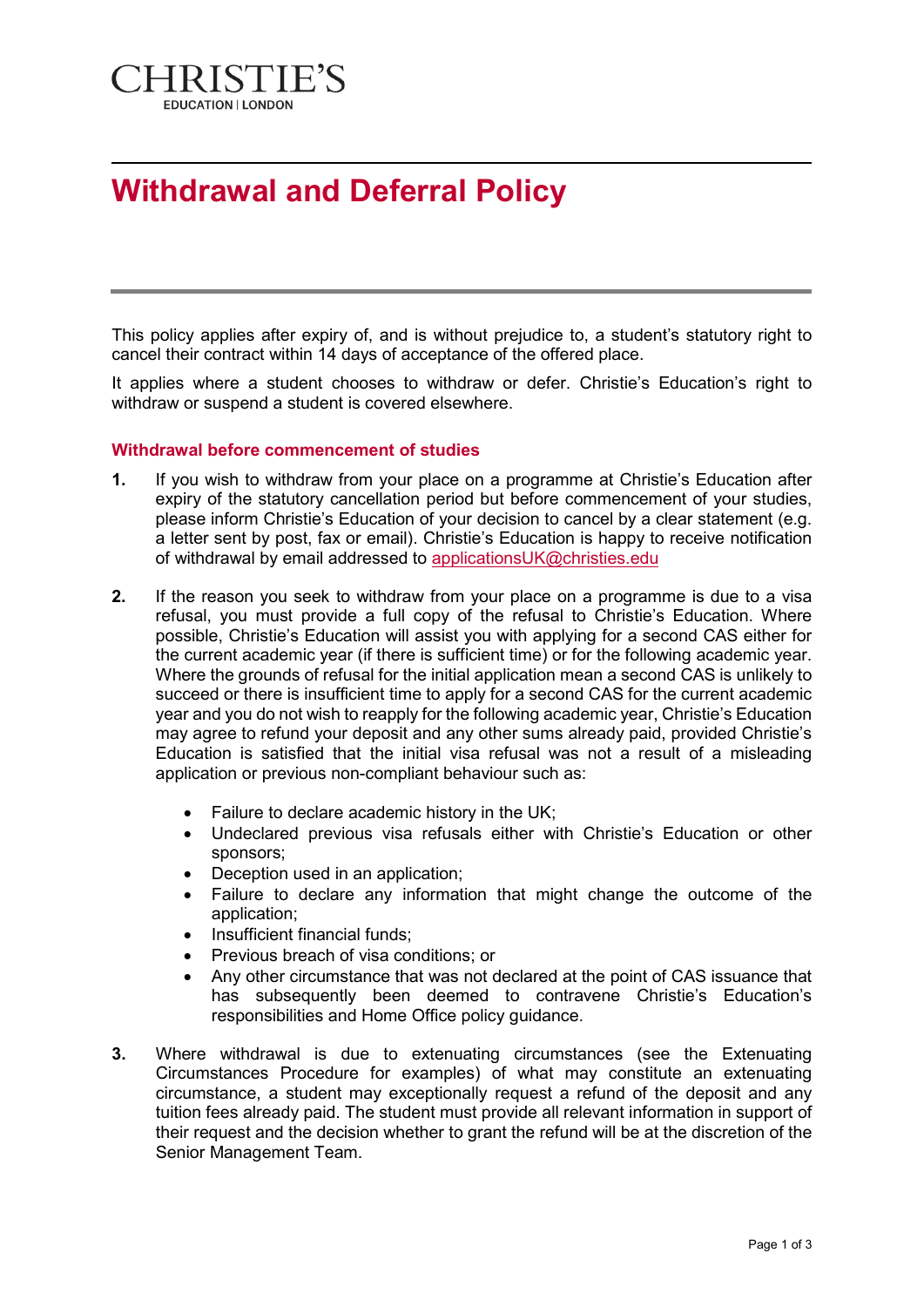**4.** Christie's Education will not refund any deposit received from you where you withdraw for reasons unrelated to a visa refusal (see paragraph 2 above) or extenuating circumstances (see paragraph 3 above)]. In addition to losing your deposit, if you withdraw after 1 September you will be obliged to pay the first term's tuition fees, but Christie's Education will refund your tuition fees relating to subsequent terms.

### **Withdrawal after commencement of studies**

- **5.** Students wishing to withdraw from their programme of study after its commencement must give notice of their intention to withdraw in writing addressed to the Director of Registry and Student Services stating the reasons for wishing to withdraw and providing any supporting documentation.
- **6.** Christie's Education will not refund any tuition fees relating to terms already completed or in progress at the time the intention to withdraw is communicated.
- **7.** If the notice to withdraw is received by Christie's Education more than 4 weeks before the start of the next immediate term of the student's programme, the student will be entitled to a refund of any tuition fees already paid for the next immediate term and any subsequent terms. If the notice to withdraw is received less than 4 weeks before the start of the next immediate term, Christie's Education will not refund the tuition fees relating to the next immediate term, but will refund tuition fees relating to subsequent terms.
- **8.** Where withdrawal is due to extenuating circumstances (see the Extenuating Circumstances Procedure) the student may exceptionally request a refund of tuition fees relating to parts of the current term after the communication of withdrawal and/or any next immediate terms where less than 4 weeks' notice of withdrawal has been given. The student must provide all relevant information in support of their request and the decision whether to grant the refund will be at the discretion of the Senior Management Team.

## **Deferral before and after commencement of studies**

- **9.** In exceptional circumstances, it may be possible for a student to defer their place on a programme until an equivalent time in the next academic year.
- **10.** The application to defer may be made by the student at any stage before or during the programme by writing to the Director of Registry and Student Services explaining the reason for deferral.
- **11.** The decision to grant or refuse the deferral application shall be at the sole discretion of the Senior Management Team of Christie's Education and subject to meeting the rules and regulations of the Open University. Please also refer to the Extenuating Circumstances Procedure, which contains a non-exhaustive list of circumstances that may be accepted as exceptional circumstances for the purposes of deferral. The Director of Registry and Student Services will confirm the outcome of the deferral request in writing.
- **12.** In the event that the deferral is granted the student will be liable for the difference in the level of tuition fees that may occur from year to year plus an administration fee of £50.
- **13.** Any further fees due to Christie's Education in respect of the next academic year in which the student wishes to recommence their studies must be paid by the 1st September prior to that academic year.